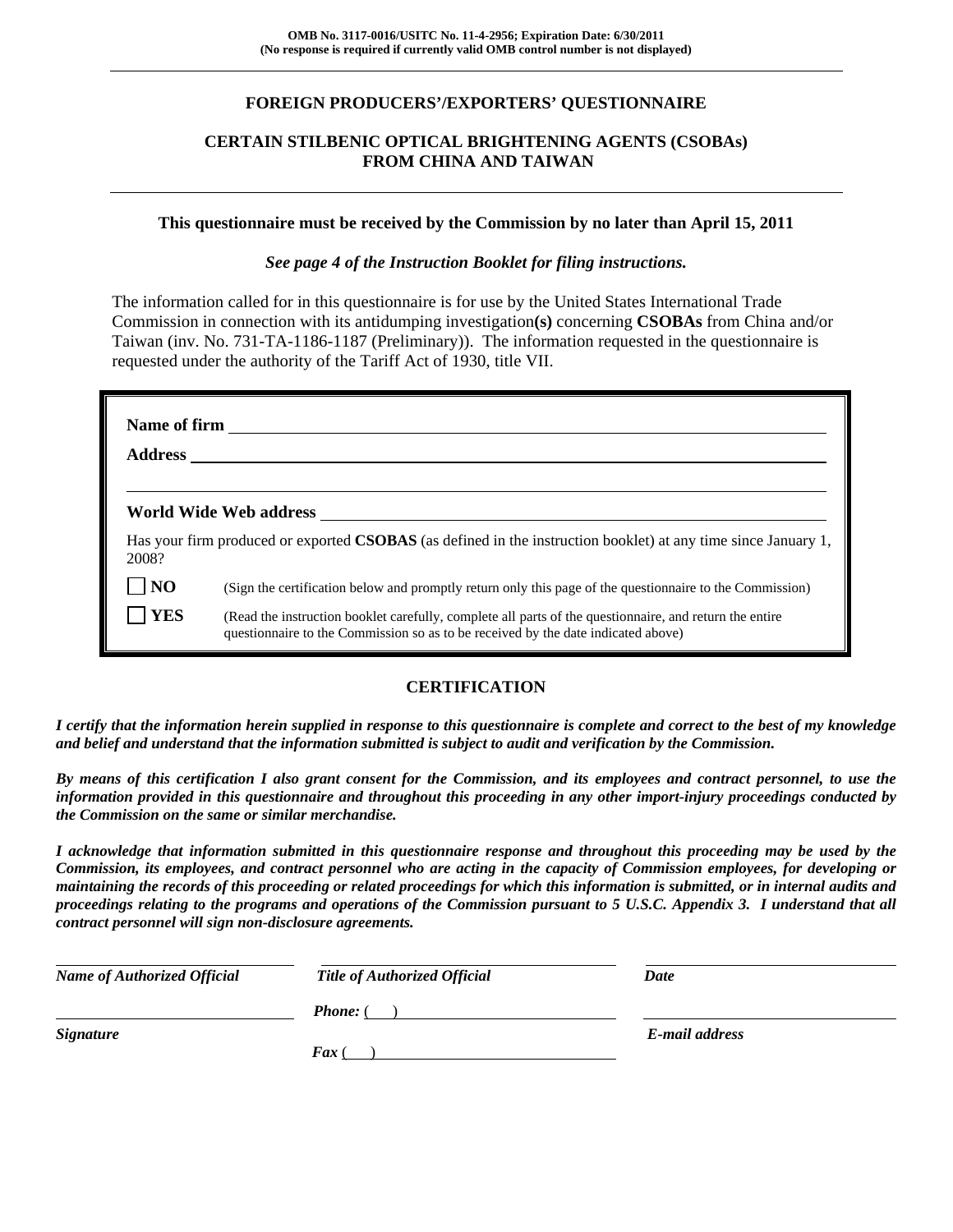### **PART I.—GENERAL INFORMATION**

 $\overline{a}$ 

 $\overline{a}$ 

 $\overline{a}$ 

The questions in this questionnaire have been reviewed with market participants to ensure that issues of concern are adequately addressed and that data requests are sufficient, meaningful, and as limited as possible. Public reporting burden for this questionnaire is estimated to average 20 hours per response, including the time for reviewing instructions, searching existing data sources, gathering the data needed, and completing and reviewing the questionnaire. Send comments regarding the accuracy of this burden estimate or any other aspect of this collection of information, including suggestions for reducing the burden, to the Office of Investigations, U.S. International Trade Commission, 500 E Street, SW, Washington, DC 20436.

I-1a. **OMB statistics**.--Please report below the actual number of hours required and the cost to your firm of preparing the reply to this questionnaire and completing the form.

hours dollars

- I-1b. **OMB feedback**.--We are interested in any comments you may have for improving this questionnaire in general or the clarity of specific questions. Please attach such comments to your response or send them to the above address.
- I-2. **Establishments covered**.--Provide the name and address of establishment(s) covered by this questionnaire (see page 3 of the instruction booklet for reporting guidelines). If your firm is publicly traded, please specify the stock exchange and trading symbol.

I-3. **U.S. importers**.--Please provide the names, street addresses (not P.O. boxes), contacts, telephone numbers, and e-mail addresses of the **FIVE** largest U.S. importers of your firm's **CSOBAs** in 2010.

| No.          | Importer's name | <b>Contact person</b> | <b>E-mail address</b> | Area<br>code and<br>telephone<br>number | Share of<br>your 2010<br>exports<br>$(\%)$ |
|--------------|-----------------|-----------------------|-----------------------|-----------------------------------------|--------------------------------------------|
| 1            |                 |                       |                       |                                         |                                            |
| $\mathbf{2}$ |                 |                       |                       |                                         |                                            |
| 3            |                 |                       |                       |                                         |                                            |
| 4            |                 |                       |                       |                                         |                                            |
| 5            |                 |                       |                       |                                         |                                            |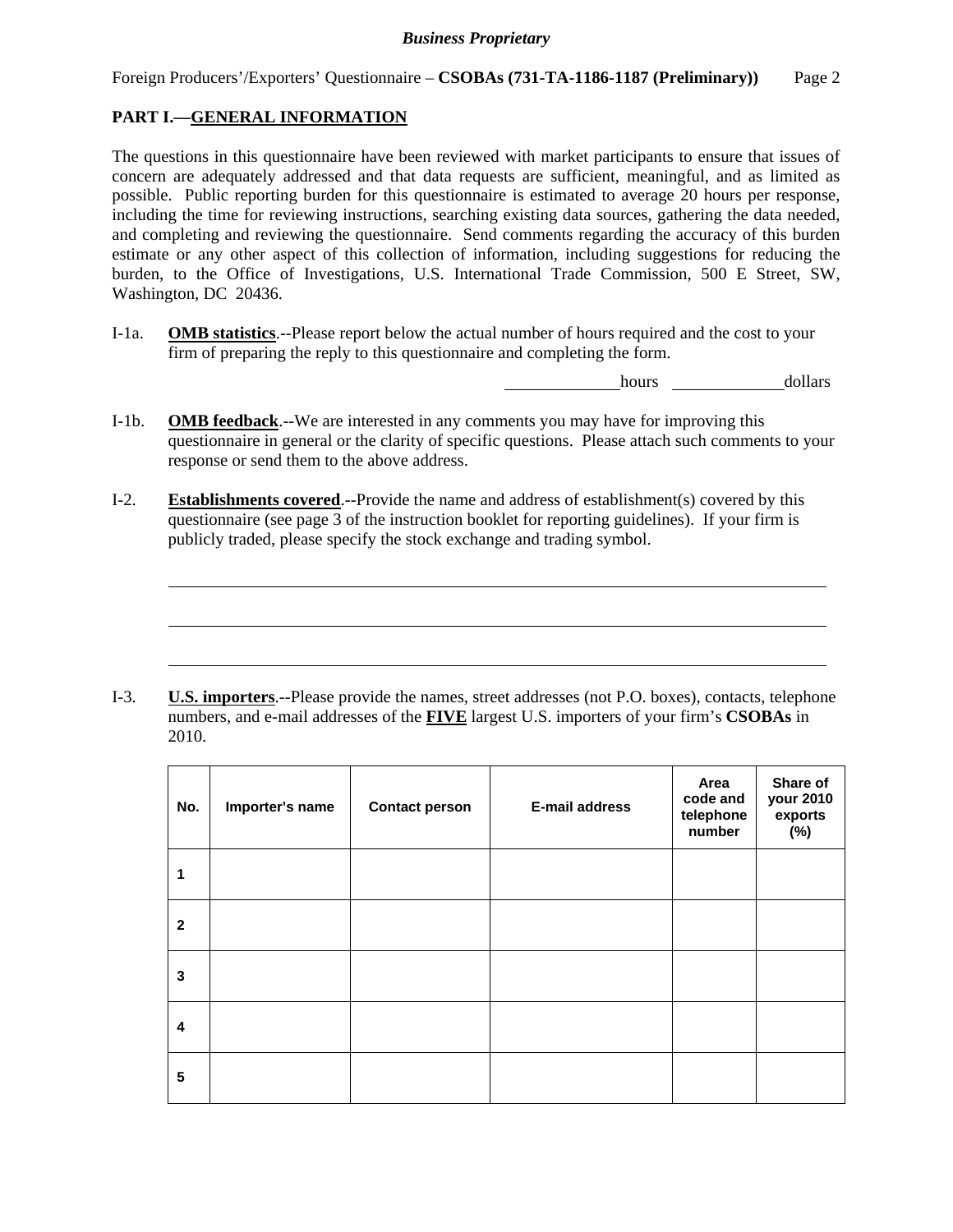# **PART I.--GENERAL INFORMATION***--Continued*

| <b>No</b> | $\Box$ Yes--Please name the firm(s) and country(ies) below and, if U.S. producer(s),<br>ensure that they complete the Commission's producer questionnaire                         |
|-----------|-----------------------------------------------------------------------------------------------------------------------------------------------------------------------------------|
|           | (contact Cynthia Trainor for copies of that questionnaire).                                                                                                                       |
|           |                                                                                                                                                                                   |
|           |                                                                                                                                                                                   |
|           |                                                                                                                                                                                   |
|           | <b>Related U.S. importers.</b> --Does your firm or any related firm import or have any plans to import<br><b>CSOBAs</b> into the United States?                                   |
| No        | $\Box$ Yes--Please name the firm(s) below and ensure that they complete the<br>Commission's importer questionnaire (contact Cynthia Trainor for<br>copies of that questionnaire). |
|           |                                                                                                                                                                                   |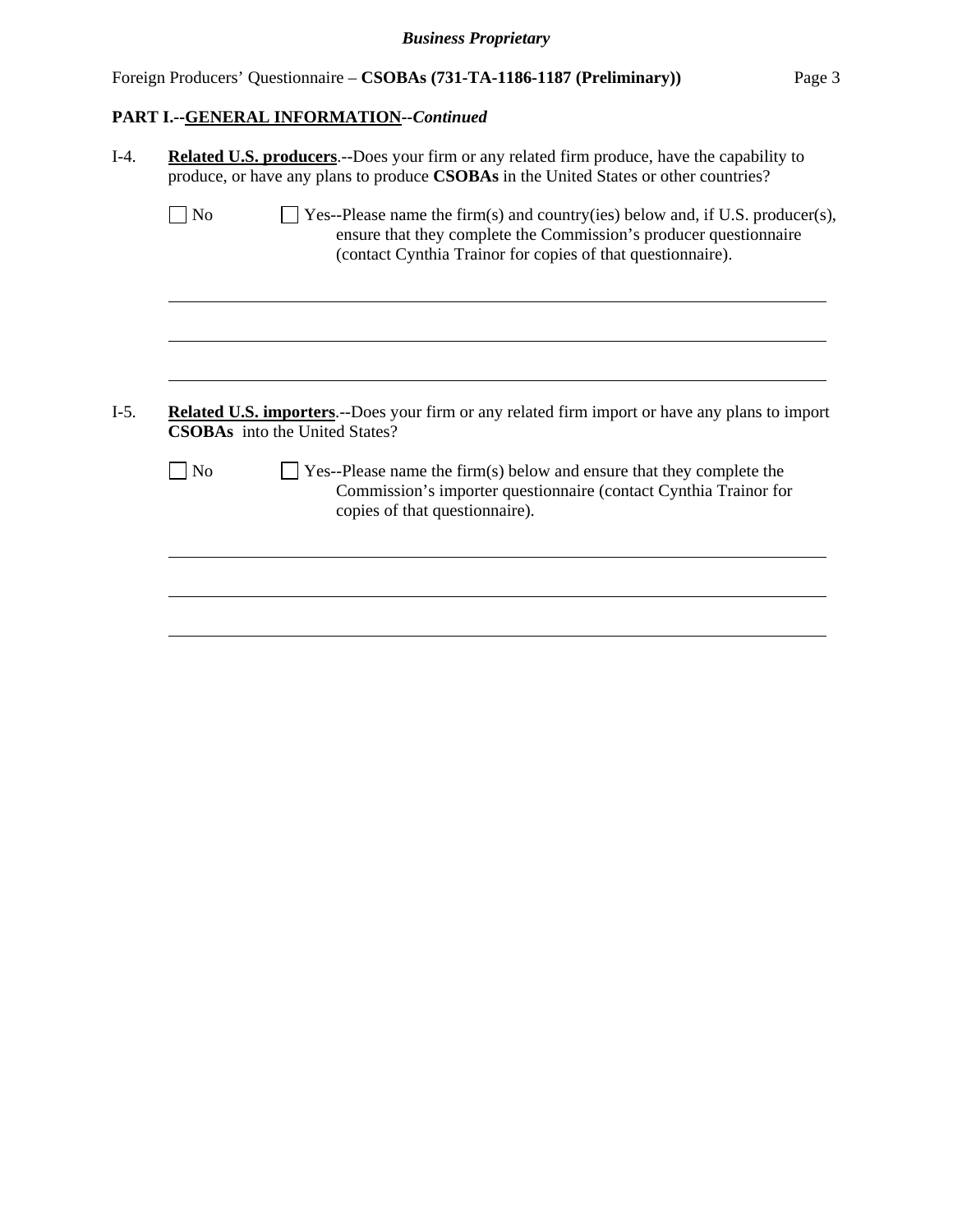### **PART II.--TRADE AND RELATED INFORMATION**

Further information on this part of the questionnaire can be obtained from **Cynthia Trainor (202-205- 3354, cynthia.trainor@usitc.gov). Supply all data requested on a calendar-year basis**.

II-1. Please identify the individual to be contacted regarding the confidential information requested in part II.

|         | Name and title:                                                                                          |                                                                                                                            |
|---------|----------------------------------------------------------------------------------------------------------|----------------------------------------------------------------------------------------------------------------------------|
|         | part II with questions regarding the submitted confidential information.                                 | Please indicate the manner by which Commission staff may contact the individual responsible for                            |
|         |                                                                                                          | $\text{Telephone: } ($ )                                                                                                   |
|         | Fax: $($ )                                                                                               |                                                                                                                            |
| $II-2.$ | changes in relation to the production of CSOBAs since January 1, 2008.<br>(check as many as appropriate) | <b>Changes in operations.--Please indicate whether your firm has experienced any of the following</b><br>(please describe) |
|         |                                                                                                          |                                                                                                                            |
|         |                                                                                                          | <u> 1989 - Johann Stoff, amerikansk politiker (d. 1989)</u>                                                                |
|         |                                                                                                          |                                                                                                                            |
|         |                                                                                                          |                                                                                                                            |
|         |                                                                                                          |                                                                                                                            |
|         |                                                                                                          |                                                                                                                            |
|         | prolonged shutdowns or<br>importation curtailments                                                       |                                                                                                                            |
|         | revised labor agreements                                                                                 |                                                                                                                            |

other (*e.g.*, technology) ............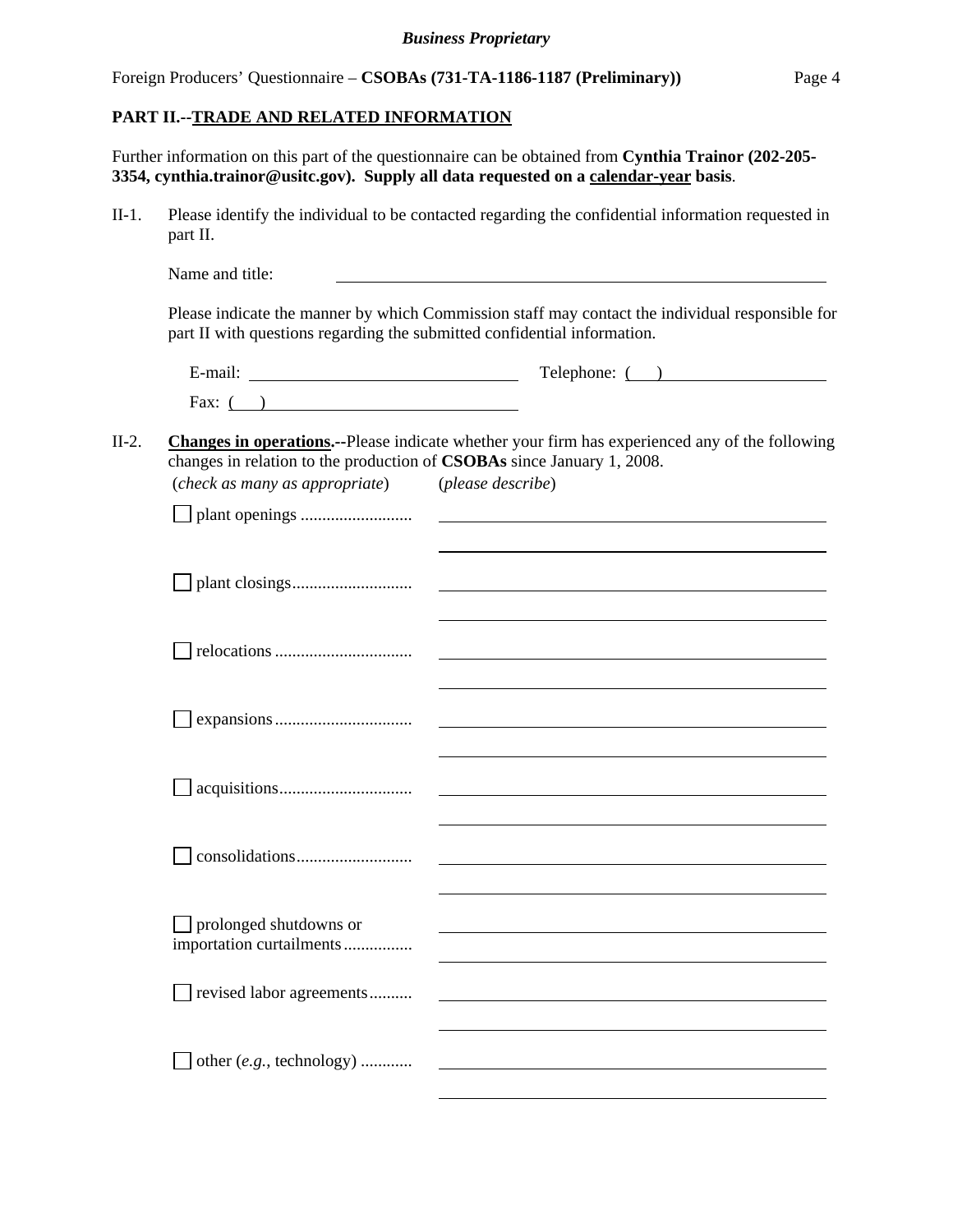# Foreign Producers' Questionnaire – **CSOBAs (731-TA-1186-1187 (Preliminary))** Page 5

# **PART II.--TRADE AND RELATED INFORMATION***--Continued*

| II-3.   | Anticipated changes in operations.--Does your firm anticipate any changes in the character of<br>your operations or organization (as noted above) relating to the production of CSOBAs in the<br>future? |                                                                                                                                                                                                                                                                                                                                                                     |                        |                                                                                                                                                                                                 |  |  |  |
|---------|----------------------------------------------------------------------------------------------------------------------------------------------------------------------------------------------------------|---------------------------------------------------------------------------------------------------------------------------------------------------------------------------------------------------------------------------------------------------------------------------------------------------------------------------------------------------------------------|------------------------|-------------------------------------------------------------------------------------------------------------------------------------------------------------------------------------------------|--|--|--|
|         | $ $ No                                                                                                                                                                                                   | Yes-Supply details as to the time, nature, and significance of such changes<br>and provide underlying assumptions, along with relevant portions of<br>business plans or other supporting documentation that address this<br>issue. Include in your response a specific projection of your firm's<br>capacity to produce CSOBAs (in 1,000 pounds) for 2011 and 2012. |                        |                                                                                                                                                                                                 |  |  |  |
| $II-4.$ | used in the production of CSOBAs?<br>N <sub>o</sub>                                                                                                                                                      |                                                                                                                                                                                                                                                                                                                                                                     |                        | <b>Same equipment, machinery, and workers.</b> --Has your firm since 2008 produced, or does your<br>firm anticipate producing in the future, other products on the same equipment and machinery |  |  |  |
|         |                                                                                                                                                                                                          |                                                                                                                                                                                                                                                                                                                                                                     | the periods indicated. | Yes--List the following information and report your firm's combined<br>production capacity and production of these products and CSOBAs in                                                       |  |  |  |
|         | <b>Product</b>                                                                                                                                                                                           |                                                                                                                                                                                                                                                                                                                                                                     | <b>Period</b>          | <b>Basis for allocation of capacity data</b>                                                                                                                                                    |  |  |  |
|         | <b>Optical Brightener 71</b>                                                                                                                                                                             |                                                                                                                                                                                                                                                                                                                                                                     |                        |                                                                                                                                                                                                 |  |  |  |
|         | Other optical brighteners                                                                                                                                                                                |                                                                                                                                                                                                                                                                                                                                                                     |                        |                                                                                                                                                                                                 |  |  |  |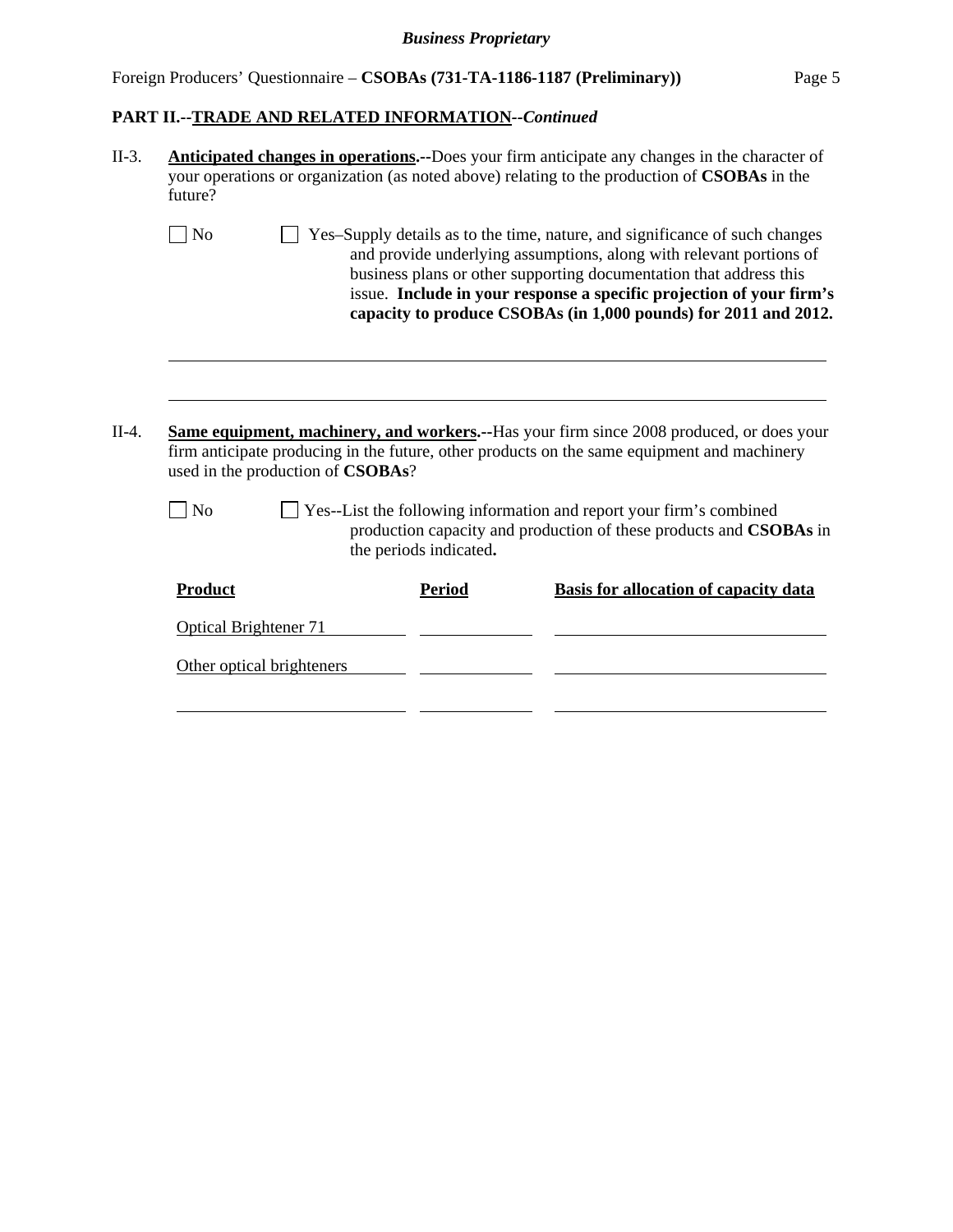#### **PART II.--TRADE AND RELATED INFORMATION***--Continued*

#### II-4. **Same equipment, machinery, and workers.--***Continued*

II-4a.

| (Quantity in 1,000 dry pounds (100 percent active ingredient basis) |      |      |      |  |  |
|---------------------------------------------------------------------|------|------|------|--|--|
| <b>Item</b>                                                         | 2008 | 2009 | 2010 |  |  |
| <b>Overall Production Capacity</b>                                  |      |      |      |  |  |
| <b>Production of:</b><br>Subject merchandise (CSOBAs)               |      |      |      |  |  |
| Fluorescent Brightener 71                                           |      |      |      |  |  |
| All other optical brighteners                                       |      |      |      |  |  |
| All other products                                                  |      |      |      |  |  |

II-4b.

 $\overline{a}$ 

l

| (Quantity in 1,000 pounds (in solution)               |      |      |      |  |  |
|-------------------------------------------------------|------|------|------|--|--|
| <b>Item</b>                                           | 2008 | 2009 | 2010 |  |  |
| <b>Overall Production Capacity</b>                    |      |      |      |  |  |
| <b>Production of:</b><br>Subject merchandise (CSOBAs) |      |      |      |  |  |
| Fluorescent Brightener 71                             |      |      |      |  |  |
| All other optical brighteners                         |      |      |      |  |  |
| All other products                                    |      |      |      |  |  |

#### II-5. **Constraints on production.--**Please describe the constraint(s) that set the limit(s) on your production capacity.

- II-6. **Production shifting.--**Is your firm able to switch production between **CSOBAs** and other products in response to a relative change in the price of **CSOBAs** vis-a-vis the price of other products, using the same equipment and labor?
	- $\Box$  No  $\Box$  Yes---Please identify the other products, the approximate time and cost involved in switching, and the minimum relative price change required for your firm to switch production to or from **CSOBAs**.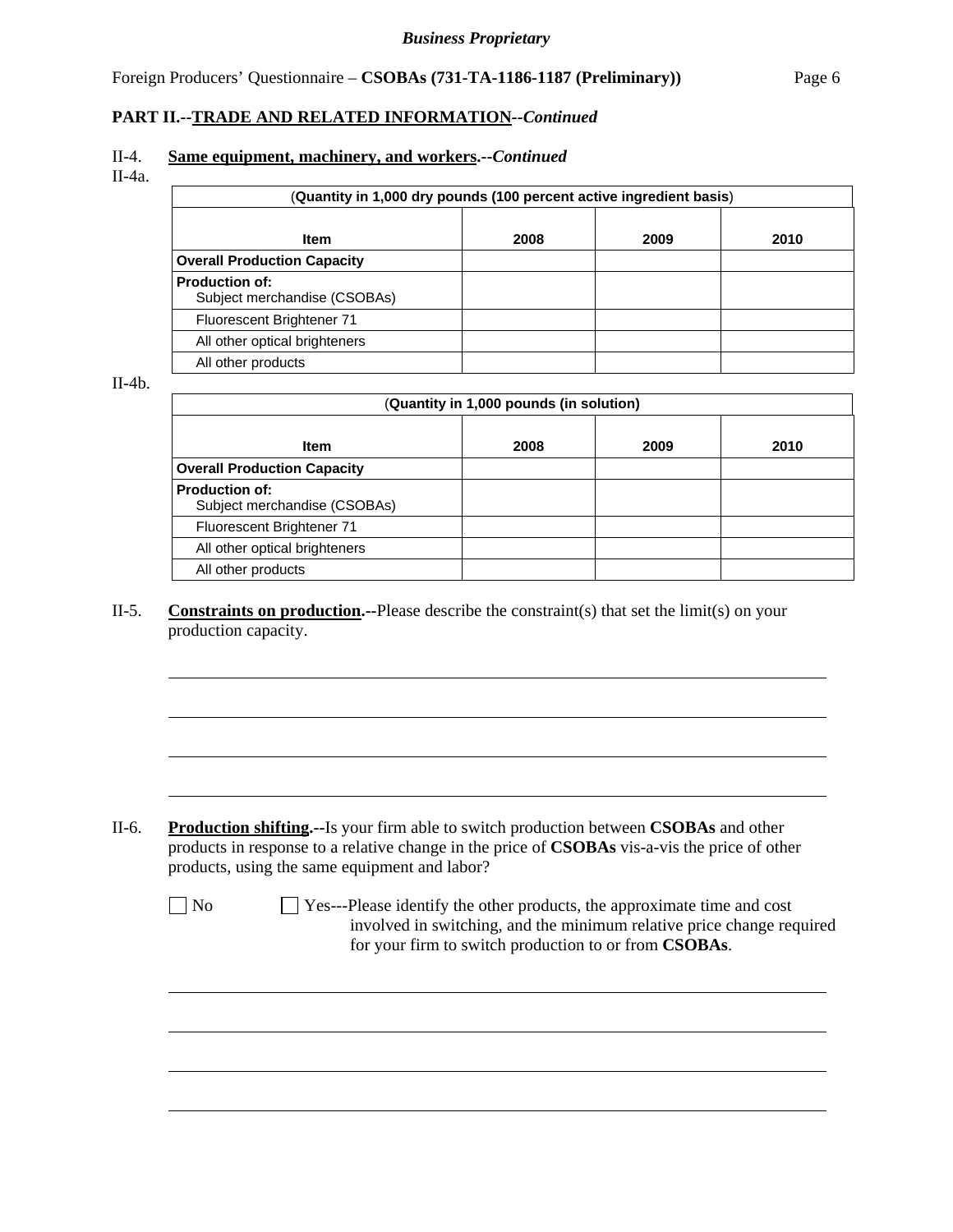#### Foreign Producers' Questionnaire – **CSOBAs (731-TA-1186-1187 (Preliminary))** Page 7

#### **PART II.--TRADE AND RELATED INFORMATION***--Continued*

- II-7. **Share of sales.--**What percentage of your firm's total sales in its most recent fiscal year was represented by sales of **CSOBAs**? \_\_\_\_\_ Percent
- II-8. **Inventories in the United States.--**Has your firm, since 2008, maintained any inventories of **CSOBAs** in the United States (not including inventories held by firms identified in question I-3)?
	- No Ses-Report the quantity of such end-of-period inventories below.

II-8a.

| (Quantity in 1,000 dry pounds (100 percent active ingredient basis) |  |  |  |  |  |
|---------------------------------------------------------------------|--|--|--|--|--|
| 2009<br>2008<br>2010<br><b>Item</b>                                 |  |  |  |  |  |
| <b>Inventory of CSOBAs</b>                                          |  |  |  |  |  |

II-8b.

| (Quantity in 1,000 pounds (in solution) |  |  |  |  |  |
|-----------------------------------------|--|--|--|--|--|
|                                         |  |  |  |  |  |
| 2010<br>2008<br>2009<br><b>Item</b>     |  |  |  |  |  |
| <b>Inventory of CSOBAs</b>              |  |  |  |  |  |

II-9. **Third country trade actions**.--Are the **CSOBAs** exported by your firm subject to **antidumping/countervailing duty/safeguard** findings, remedies, or procedings?

 $\Box$  No  $\Box$  Yes--List the products(s), countries affected, and the date of such findings/remedies/procedings.

| <b>Product</b> | <b>Country</b><br><b>Date</b> |  |  |
|----------------|-------------------------------|--|--|
|                |                               |  |  |
|                |                               |  |  |
|                |                               |  |  |
|                |                               |  |  |
|                |                               |  |  |
|                |                               |  |  |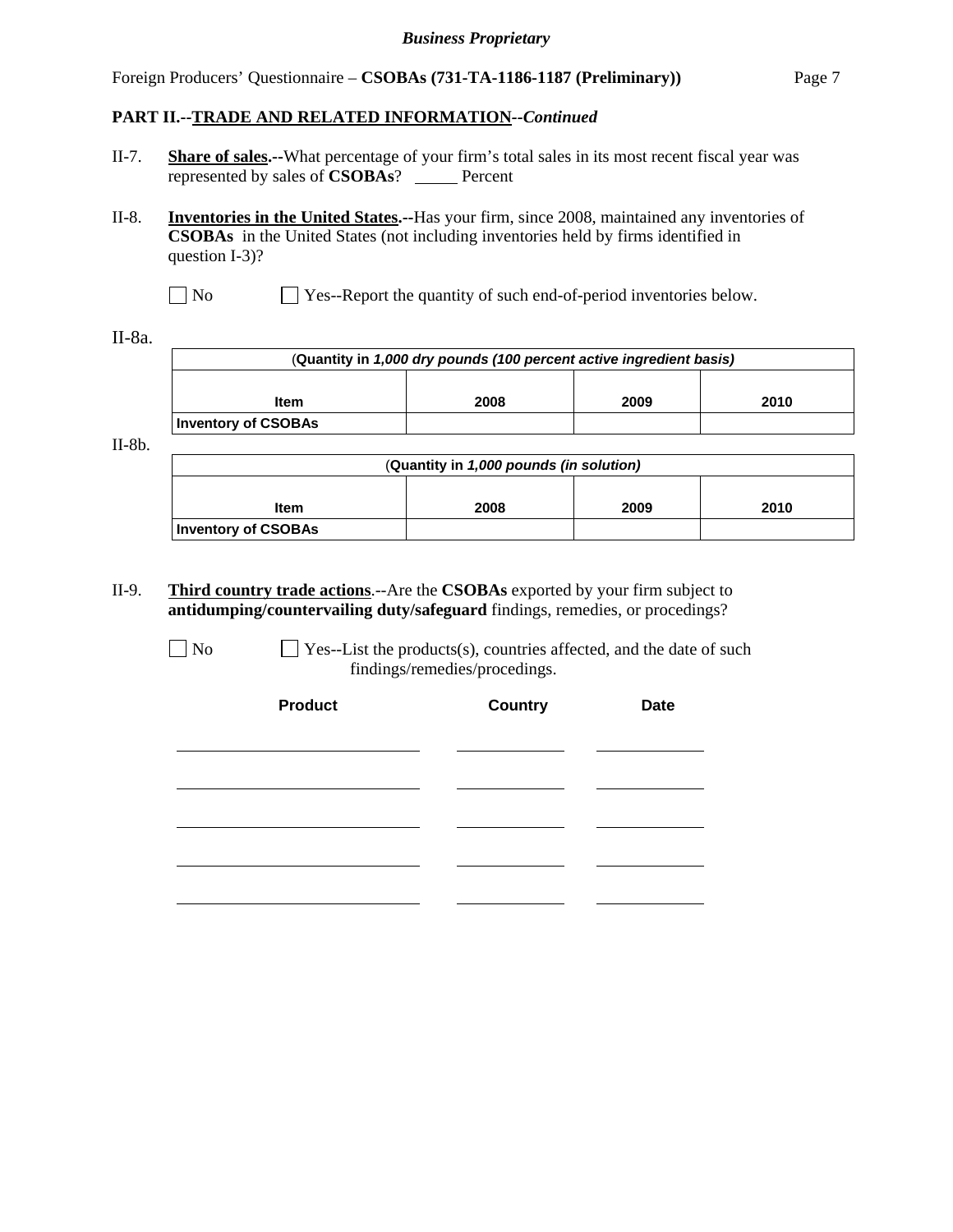#### Foreign Producers' Questionnaire – **CSOBAs (731-TA-1186-1187 (Preliminary))** Page 8

#### **PART II.--TRADE AND RELATED INFORMATION***--Continued*

II-10a. Report your firm's production capacity, production, shipments, and inventories related to the production of **CSOBAs** in your establishment(s) in **CHINA** during the specified periods. (See definitions in the instruction booklet.)

|                                                                                                                                                                                                                                                                                                                         |                                                                    | <b>CHINA</b> |      |                          |      |
|-------------------------------------------------------------------------------------------------------------------------------------------------------------------------------------------------------------------------------------------------------------------------------------------------------------------------|--------------------------------------------------------------------|--------------|------|--------------------------|------|
|                                                                                                                                                                                                                                                                                                                         | Quantity in 1,000 dry pounds (100 percent active ingredient basis) |              |      |                          |      |
|                                                                                                                                                                                                                                                                                                                         | <b>Actual experience</b>                                           |              |      |                          |      |
|                                                                                                                                                                                                                                                                                                                         |                                                                    |              |      | Projections <sup>1</sup> |      |
| Item                                                                                                                                                                                                                                                                                                                    | 2008                                                               | 2009         | 2010 | 2011                     | 2012 |
| Average production capacity $2$                                                                                                                                                                                                                                                                                         |                                                                    |              |      |                          |      |
| Beginning-of-period inventories <sup>3</sup>                                                                                                                                                                                                                                                                            |                                                                    |              |      |                          |      |
| $\overline{\mathsf{Production}}^4$                                                                                                                                                                                                                                                                                      |                                                                    |              |      |                          |      |
| <b>Shipments:</b>                                                                                                                                                                                                                                                                                                       |                                                                    |              |      |                          |      |
| <b>Internal consumption/transfers</b>                                                                                                                                                                                                                                                                                   |                                                                    |              |      |                          |      |
| <b>Home market sales</b>                                                                                                                                                                                                                                                                                                |                                                                    |              |      |                          |      |
| <b>Exports to--</b>                                                                                                                                                                                                                                                                                                     |                                                                    |              |      |                          |      |
| <b>United States</b> <sup>5</sup>                                                                                                                                                                                                                                                                                       |                                                                    |              |      |                          |      |
| All other export markets <sup>6</sup>                                                                                                                                                                                                                                                                                   |                                                                    |              |      |                          |      |
| <b>Total exports</b>                                                                                                                                                                                                                                                                                                    |                                                                    |              |      |                          |      |
| <b>Total shipments</b>                                                                                                                                                                                                                                                                                                  |                                                                    |              |      |                          |      |
| <b>End-of-period inventories</b>                                                                                                                                                                                                                                                                                        |                                                                    |              |      |                          |      |
| <sup>1</sup> Please explain the basis for your projections.                                                                                                                                                                                                                                                             |                                                                    |              |      |                          |      |
| $2$ The production capacity (see definitions in instruction booklet) reported is based on operating $\_\_$ hours per week, $\_\_$<br>weeks per year. Please describe the methodology used to calculate production capacity, and explain any changes in<br>reported capacity.                                            |                                                                    |              |      |                          |      |
| <sup>3</sup> Reconciliation of data.--Please note that the quantities reported above should reconcile as follows: beginning-of-period<br>inventories, plus production, less total shipments, equals end-of-period inventories. Do the data reported reconcile?<br>□ No--Please explain: <u>University</u><br>$\Box$ Yes |                                                                    |              |      |                          |      |
| <sup>4</sup> Please estimate the percentage of total production of CSOBAS in China accounted for by your firm's production in<br>2010. Percent                                                                                                                                                                          |                                                                    |              |      |                          |      |
| <sup>5</sup> Please estimate the percentage of total exports to the United States of CSOBAS from China accounted for by your<br>firm's exports in 2010: Percent                                                                                                                                                         |                                                                    |              |      |                          |      |
| Please advise the weighted average percentage of active ingredient contained:<br>2008:<br>: 2009:                                                                                                                                                                                                                       | 2010:                                                              |              |      |                          |      |
| Do your firm's exports to the United States differ in form (liquid or powder) from exports to other destinations?<br>□ No □ Yes: --Please explain:                                                                                                                                                                      |                                                                    |              |      |                          |      |
| $6$ Identify principal other export markets.                                                                                                                                                                                                                                                                            |                                                                    |              |      |                          |      |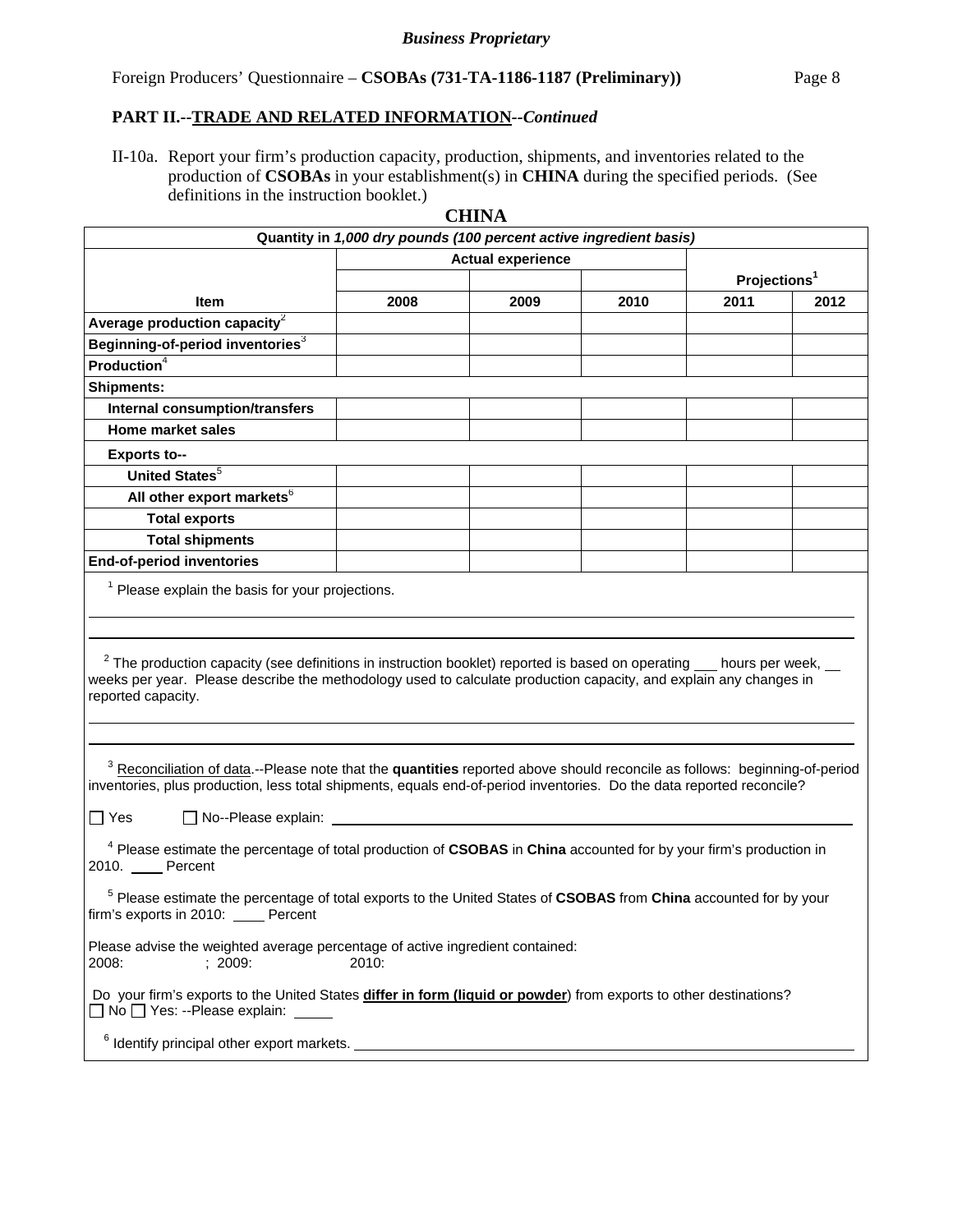#### **PART II.--TRADE AND RELATED INFORMATION***--Continued*

II-10b. Report your firm's production capacity, production, shipments, and inventories related to the production of **CSOBAS** in your establishment(s) in **CHINA** during the specified periods. (See definitions in the instruction booklet.)

| ◡▴▴▴◟▾▴                                                                                                                                                                                                                                                                                                |                          |      |      |                          |      |  |
|--------------------------------------------------------------------------------------------------------------------------------------------------------------------------------------------------------------------------------------------------------------------------------------------------------|--------------------------|------|------|--------------------------|------|--|
| Quantity in 1,000 pounds (in solution)                                                                                                                                                                                                                                                                 |                          |      |      |                          |      |  |
|                                                                                                                                                                                                                                                                                                        | <b>Actual experience</b> |      |      | Projections <sup>1</sup> |      |  |
| Item                                                                                                                                                                                                                                                                                                   | 2008                     | 2009 | 2010 | 2011                     | 2012 |  |
| Average production capacity <sup>2</sup>                                                                                                                                                                                                                                                               |                          |      |      |                          |      |  |
| Beginning-of-period inventories <sup>3</sup>                                                                                                                                                                                                                                                           |                          |      |      |                          |      |  |
| Production <sup>4</sup>                                                                                                                                                                                                                                                                                |                          |      |      |                          |      |  |
| <b>Shipments:</b>                                                                                                                                                                                                                                                                                      |                          |      |      |                          |      |  |
| <b>Internal consumption/transfers</b>                                                                                                                                                                                                                                                                  |                          |      |      |                          |      |  |
| <b>Home market sales</b>                                                                                                                                                                                                                                                                               |                          |      |      |                          |      |  |
| <b>Exports to--</b>                                                                                                                                                                                                                                                                                    |                          |      |      |                          |      |  |
| <b>United States</b> <sup>5</sup>                                                                                                                                                                                                                                                                      |                          |      |      |                          |      |  |
| All other export markets <sup>6</sup>                                                                                                                                                                                                                                                                  |                          |      |      |                          |      |  |
| <b>Total exports</b>                                                                                                                                                                                                                                                                                   |                          |      |      |                          |      |  |
| <b>Total shipments</b>                                                                                                                                                                                                                                                                                 |                          |      |      |                          |      |  |
| <b>End-of-period inventories</b>                                                                                                                                                                                                                                                                       |                          |      |      |                          |      |  |
| <sup>1</sup> Please explain the basis for your projections.                                                                                                                                                                                                                                            |                          |      |      |                          |      |  |
|                                                                                                                                                                                                                                                                                                        |                          |      |      |                          |      |  |
|                                                                                                                                                                                                                                                                                                        |                          |      |      |                          |      |  |
| $2$ The production capacity (see definitions in instruction booklet) reported is based on operating $\_\_$ hours per week, $\_\_$<br>weeks per year. Please describe the methodology used to calculate production capacity, and explain any changes in<br>reported capacity.                           |                          |      |      |                          |      |  |
|                                                                                                                                                                                                                                                                                                        |                          |      |      |                          |      |  |
| <sup>3</sup> Reconciliation of data.--Please note that the quantities reported above should reconcile as follows: beginning-of-period<br>inventories, plus production, less total shipments, equals end-of-period inventories. Do the data reported reconcile?<br>$ \Box$ Yes<br>□ No--Please explain: |                          |      |      |                          |      |  |
|                                                                                                                                                                                                                                                                                                        |                          |      |      |                          |      |  |
| <sup>4</sup> Please estimate the percentage of total production of CSOBAS in China accounted for by your firm's production in<br>2010. Percent                                                                                                                                                         |                          |      |      |                          |      |  |
| <sup>5</sup> Please estimate the percentage of total exports to the United States of CSOBAS from China accounted for by your<br>firm's exports in 2010: _____ Percent                                                                                                                                  |                          |      |      |                          |      |  |
| Please advise the weighted average percentage of active ingredient contained:<br>2008:<br>; 2009:<br>2010:                                                                                                                                                                                             |                          |      |      |                          |      |  |
| Do your firm's exports to the United States differ in form (liquid or powder) from exports to other destinations?<br>□ No □ Yes: --Please explain: _____                                                                                                                                               |                          |      |      |                          |      |  |
|                                                                                                                                                                                                                                                                                                        |                          |      |      |                          |      |  |

# **CHINA**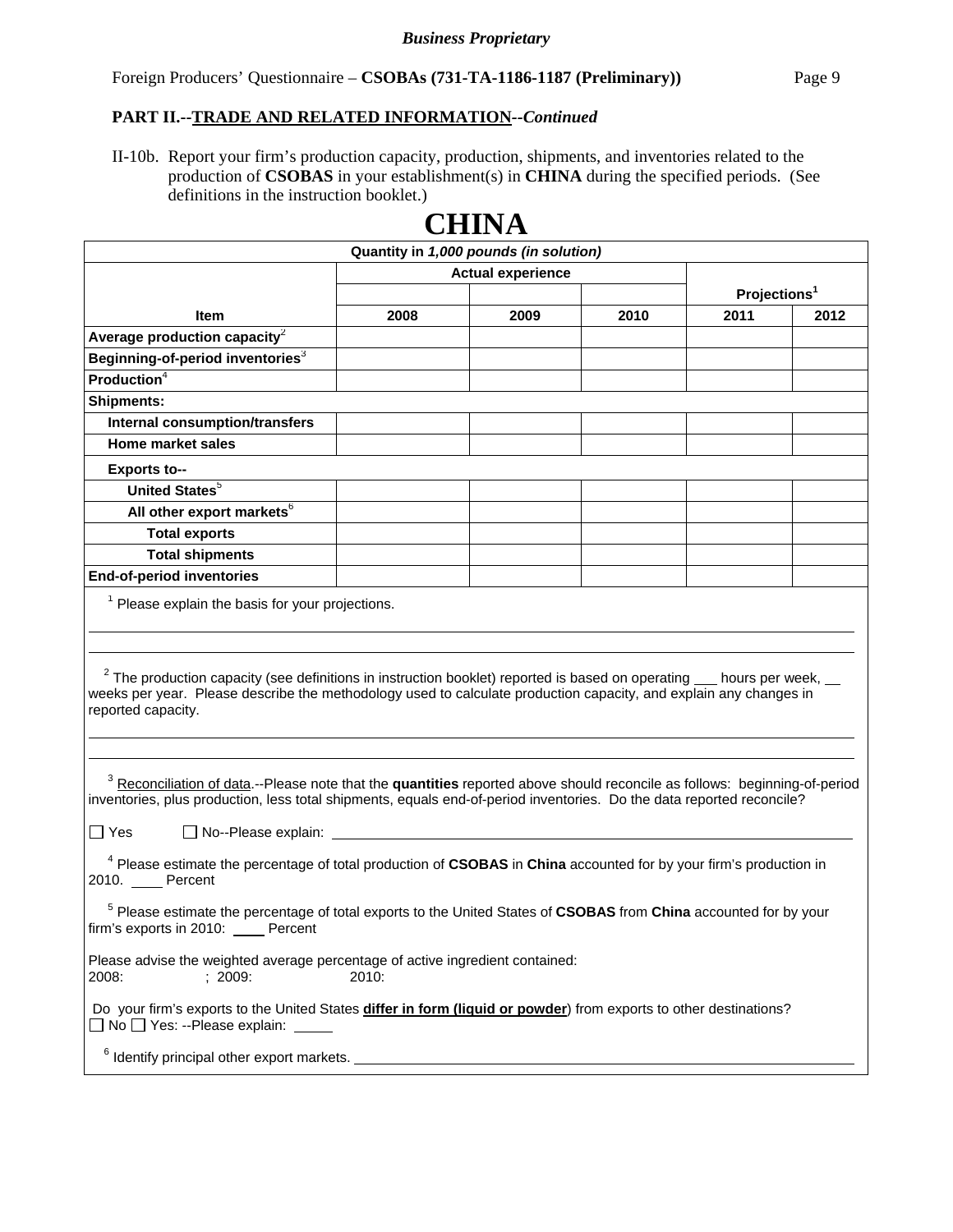# Foreign Producers' Questionnaire – **CSOBAs (731-TA-1186-1187 (Preliminary))** Page 10

#### **PART II.--TRADE AND RELATED INFORMATION***--Continued*

II-11. **Trade data**.--Report your firm's exports to the United States by category of **CSOBAs and Fluorescent Brightener 71** during the specified periods. (See definitions in the instruction booklet.)

| <b>CHINA</b>                                                                                                                                                                                                                |                         |       |      |  |
|-----------------------------------------------------------------------------------------------------------------------------------------------------------------------------------------------------------------------------|-------------------------|-------|------|--|
| Quantity in 1,000 dry pounds (100 percent active ingredient basis) and in 1,000 pounds (in solution)                                                                                                                        |                         |       |      |  |
|                                                                                                                                                                                                                             | <b>Calendar years</b>   |       |      |  |
| <b>Item</b>                                                                                                                                                                                                                 | 2008                    | 2009  | 2010 |  |
| Exports to the United States of CSOBAs: <sup>1</sup>                                                                                                                                                                        |                         |       |      |  |
| Di-category:                                                                                                                                                                                                                |                         |       |      |  |
| Quantity of exports in powder                                                                                                                                                                                               |                         |       |      |  |
| Quantity of exports in solution                                                                                                                                                                                             |                         |       |      |  |
| Tetra-category:                                                                                                                                                                                                             |                         |       |      |  |
| Quantity of exports in powder                                                                                                                                                                                               |                         |       |      |  |
| Quantity of exports in solution                                                                                                                                                                                             |                         |       |      |  |
| Hexa-category:                                                                                                                                                                                                              |                         |       |      |  |
| Quantity of exports in powder                                                                                                                                                                                               |                         |       |      |  |
| Quantity of exports in solution                                                                                                                                                                                             |                         |       |      |  |
| All other categories of CSOBAs:                                                                                                                                                                                             |                         |       |      |  |
| Quantity of exports in powder                                                                                                                                                                                               |                         |       |      |  |
| Quantity of exports in solution                                                                                                                                                                                             |                         |       |      |  |
| <b>Exports to the United States of Fluorescent</b><br><b>Brightener 71:</b>                                                                                                                                                 |                         |       |      |  |
| Quantity of exports in powder                                                                                                                                                                                               |                         |       |      |  |
| Quantity of exports in solution                                                                                                                                                                                             |                         |       |      |  |
| Identify your principal export markets by category of CSOBA: Di:                                                                                                                                                            | : Tetra:                | Hexa: |      |  |
| If your exports to the United States are shipped in powder form, please advise the weighted average percentage of<br>active ingredient contained:<br>Di:<br>2008:<br>2009:<br>Tetra: 2008:<br>2009:<br>Hexa: 2008:<br>2009: | 2010:<br>2010:<br>2010: |       |      |  |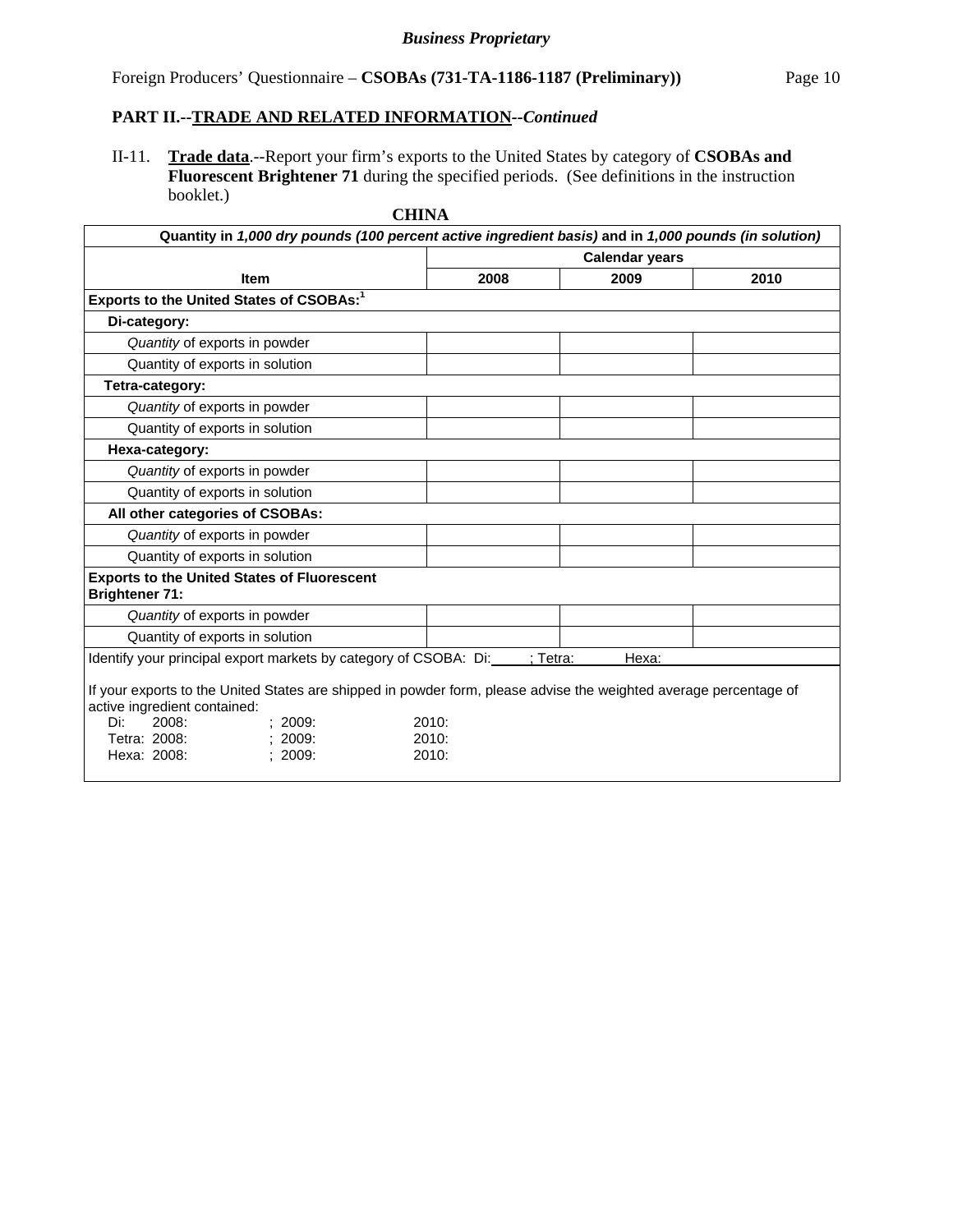# Foreign Producers' Questionnaire – **CSOBAs (731-TA-1186-1187 (Preliminary))** Page 11

#### **PART II.--TRADE AND RELATED INFORMATION***--Continued*

II-12a. Report your firm's production capacity, production, shipments, and inventories related to the production of **CSOBAs** in your establishment(s) in **TAIWAN** during the specified periods. (See definitions in the instruction booklet.)

# **TAIWAN**

| Quantity in 1,000 dry pounds (100 percent active ingredient basis)                                                                                                                                                                                                                                                                 |                          |      |      |                          |      |  |
|------------------------------------------------------------------------------------------------------------------------------------------------------------------------------------------------------------------------------------------------------------------------------------------------------------------------------------|--------------------------|------|------|--------------------------|------|--|
|                                                                                                                                                                                                                                                                                                                                    | <b>Actual experience</b> |      |      |                          |      |  |
|                                                                                                                                                                                                                                                                                                                                    |                          |      |      | Projections <sup>1</sup> |      |  |
| Item                                                                                                                                                                                                                                                                                                                               | 2008                     | 2009 | 2010 | 2011                     | 2012 |  |
| Average production capacity $2$                                                                                                                                                                                                                                                                                                    |                          |      |      |                          |      |  |
| Beginning-of-period inventories <sup>3</sup>                                                                                                                                                                                                                                                                                       |                          |      |      |                          |      |  |
| Production <sup>4</sup>                                                                                                                                                                                                                                                                                                            |                          |      |      |                          |      |  |
| <b>Shipments:</b>                                                                                                                                                                                                                                                                                                                  |                          |      |      |                          |      |  |
| Internal consumption/transfers                                                                                                                                                                                                                                                                                                     |                          |      |      |                          |      |  |
| <b>Home market sales</b>                                                                                                                                                                                                                                                                                                           |                          |      |      |                          |      |  |
| <b>Exports to--</b>                                                                                                                                                                                                                                                                                                                |                          |      |      |                          |      |  |
| United States <sup>5</sup>                                                                                                                                                                                                                                                                                                         |                          |      |      |                          |      |  |
| All other export markets <sup>6</sup>                                                                                                                                                                                                                                                                                              |                          |      |      |                          |      |  |
| <b>Total exports</b>                                                                                                                                                                                                                                                                                                               |                          |      |      |                          |      |  |
| <b>Total shipments</b>                                                                                                                                                                                                                                                                                                             |                          |      |      |                          |      |  |
| <b>End-of-period inventories</b>                                                                                                                                                                                                                                                                                                   |                          |      |      |                          |      |  |
| $1$ Please explain the basis for your projections.<br>$2$ The production capacity (see definitions in instruction booklet) reported is based on operating $\_\_$ hours per week, $\_\_$<br>weeks per year. Please describe the methodology used to calculate production capacity, and explain any changes in<br>reported capacity. |                          |      |      |                          |      |  |
| <sup>3</sup> Reconciliation of data.--Please note that the quantities reported above should reconcile as follows: beginning-of-period<br>inventories, plus production, less total shipments, equals end-of-period inventories. Do the data reported reconcile?<br>$\Box$ Yes                                                       |                          |      |      |                          |      |  |
| <sup>4</sup> Please estimate the percentage of total production of CSOBAS in Taiwan accounted for by your firm's production in<br>2010. Percent<br><sup>5</sup> Please estimate the percentage of total exports to the United States of CSOBAS from Taiwan accounted for by your                                                   |                          |      |      |                          |      |  |
| firm's exports in 2010:<br>Percent<br>Please provide the weighted average percentage of active ingredient contained:                                                                                                                                                                                                               |                          |      |      |                          |      |  |
| 2008:<br>; 2009:<br>2010:<br>Do your firm's exports to the United States differ in form (liquid or powder) from exports to other destinations?<br>□ No □ Yes: --Please explain: _____<br><sup>6</sup> Identify principal other export markets.                                                                                     |                          |      |      |                          |      |  |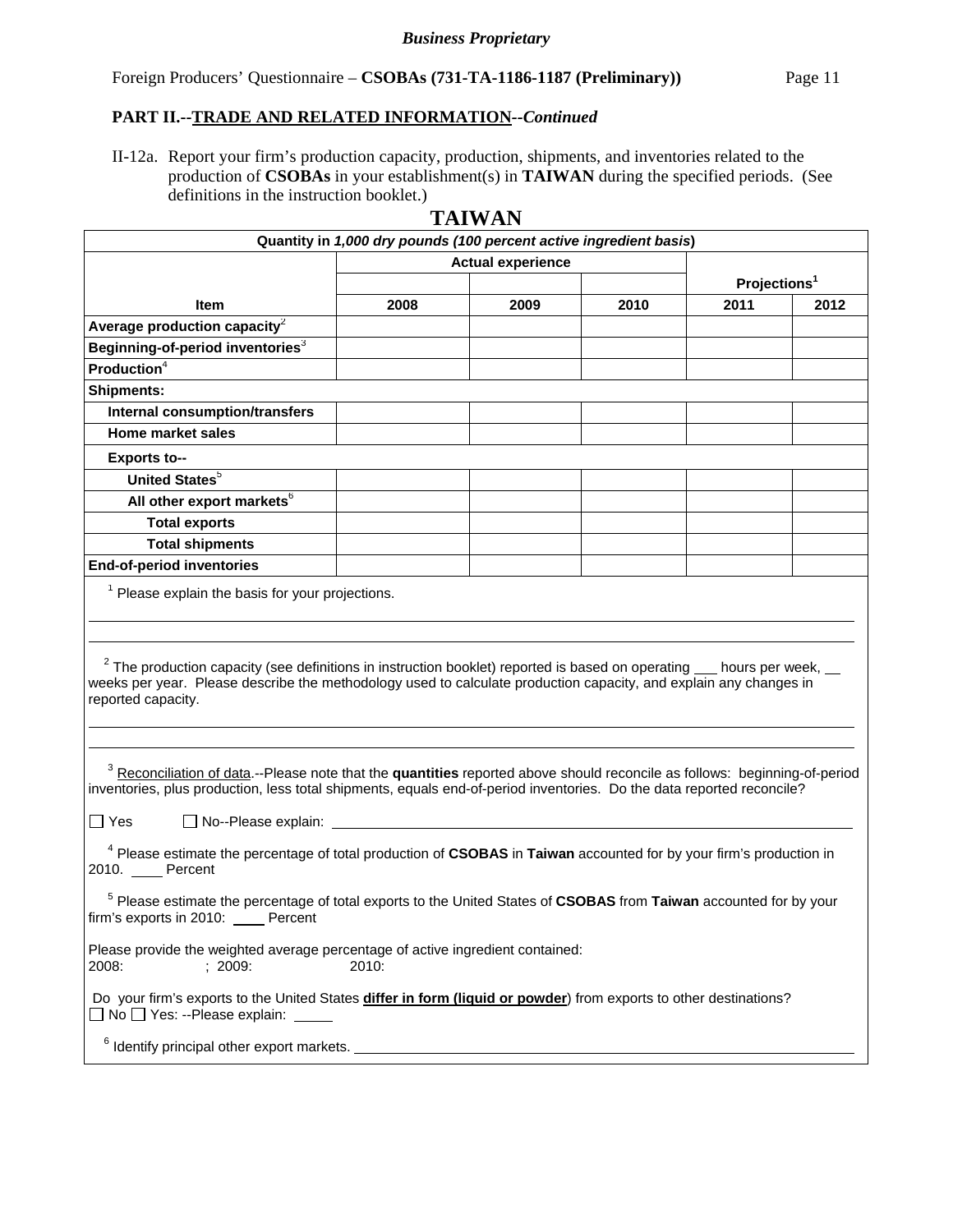# **PART II.--TRADE AND RELATED INFORMATION***--Continued*

II-12b. Report your firm's production capacity, production, shipments, and inventories related to the production of **CSOBAs** in your establishment(s) in **TAIWAN** during the specified periods. (See definitions in the instruction booklet.)

| <b>TAIWAN</b>                                                                                                                                                                                                                                                                                                         |                          |      |                          |      |      |  |
|-----------------------------------------------------------------------------------------------------------------------------------------------------------------------------------------------------------------------------------------------------------------------------------------------------------------------|--------------------------|------|--------------------------|------|------|--|
| Quantity in 1,000 pounds (in solution)                                                                                                                                                                                                                                                                                |                          |      |                          |      |      |  |
|                                                                                                                                                                                                                                                                                                                       | <b>Actual experience</b> |      |                          |      |      |  |
|                                                                                                                                                                                                                                                                                                                       |                          |      | Projections <sup>1</sup> |      |      |  |
| Item                                                                                                                                                                                                                                                                                                                  | 2008                     | 2009 | 2010                     | 2011 | 2012 |  |
| Average production capacity $2$                                                                                                                                                                                                                                                                                       |                          |      |                          |      |      |  |
| Beginning-of-period inventories <sup>3</sup>                                                                                                                                                                                                                                                                          |                          |      |                          |      |      |  |
| <b>Production</b> <sup>4</sup>                                                                                                                                                                                                                                                                                        |                          |      |                          |      |      |  |
| <b>Shipments:</b>                                                                                                                                                                                                                                                                                                     |                          |      |                          |      |      |  |
| <b>Internal consumption/transfers</b>                                                                                                                                                                                                                                                                                 |                          |      |                          |      |      |  |
| Home market sales                                                                                                                                                                                                                                                                                                     |                          |      |                          |      |      |  |
| <b>Exports to--</b>                                                                                                                                                                                                                                                                                                   |                          |      |                          |      |      |  |
| <b>United States</b> <sup>5</sup>                                                                                                                                                                                                                                                                                     |                          |      |                          |      |      |  |
| All other export markets <sup>6</sup>                                                                                                                                                                                                                                                                                 |                          |      |                          |      |      |  |
| <b>Total exports</b>                                                                                                                                                                                                                                                                                                  |                          |      |                          |      |      |  |
| <b>Total shipments</b>                                                                                                                                                                                                                                                                                                |                          |      |                          |      |      |  |
| <b>End-of-period inventories</b>                                                                                                                                                                                                                                                                                      |                          |      |                          |      |      |  |
| <sup>1</sup> Please explain the basis for your projections.<br>$2$ The production capacity (see definitions in instruction booklet) reported is based on operating $\_\_$ hours per week, $\_\_$<br>weeks per year. Please describe the methodology used to calculate production capacity, and explain any changes in |                          |      |                          |      |      |  |
| reported capacity.<br><sup>3</sup> Reconciliation of data.--Please note that the quantities reported above should reconcile as follows: beginning-of-period<br>inventories, plus production, less total shipments, equals end-of-period inventories. Do the data reported reconcile?                                  |                          |      |                          |      |      |  |
| $\Box$ Yes<br>$\Box$ No--Please explain:                                                                                                                                                                                                                                                                              |                          |      |                          |      |      |  |
| <sup>4</sup> Please estimate the percentage of total production of CSOBAS in Taiwan accounted for by your firm's production in<br>2010. Percent                                                                                                                                                                       |                          |      |                          |      |      |  |
| <sup>5</sup> Please estimate the percentage of total exports to the United States of CSOBAS from Taiwan accounted for by your<br>firm's exports in 2010: Percent                                                                                                                                                      |                          |      |                          |      |      |  |
| Please provide the weighted average percentage of active ingredient contained:<br>; 2009:<br>2010:<br>2008:                                                                                                                                                                                                           |                          |      |                          |      |      |  |
| Do your firm's exports to the United States differ in form (liquid or powder) from exports to other destinations?<br>$\Box$ No $\Box$ Yes: --Please explain:                                                                                                                                                          |                          |      |                          |      |      |  |
| <sup>6</sup> Identify principal other export markets.                                                                                                                                                                                                                                                                 |                          |      |                          |      |      |  |